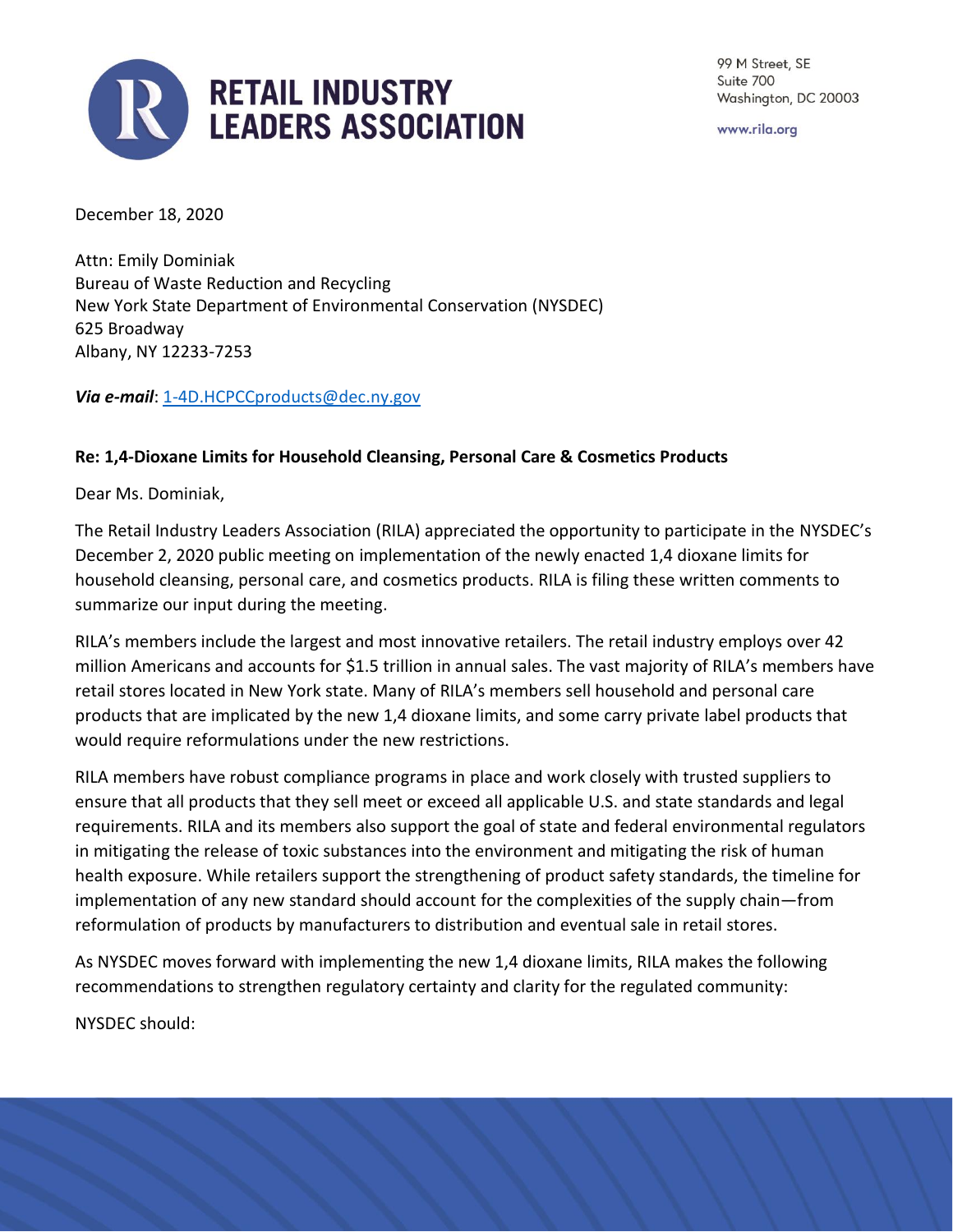- Add clarity and streamline the waiver process; and
- Include a reasonable sell-through period following the December 31, 2022 compliance deadline.

Each of these recommendations is discussed in more detail below.

## **1. The NYSDEC should improve its waiver process with additional clarity and streamlining**

As you heard during the December 2, 2020 public meeting from the Household Cleaning Products Association (HCPA) and others representing household cleaning product and personal care products manufacturers, reformulations of products and production of new compliant products will be time and resource intensive. Likewise, retailers will need time to work with their suppliers to ensure compliance with the new requirements. In addition to the time needed to reformulate and produce new product, the time from date of product manufacture to when that product is available for sale on a retailer's shelves can be 6 months or more. The cumulative time needed to get compliant product on retail shelves chisels significantly into the two-year timeframe to comply by December 31, 2022.

Additionally, the regulations may have the unintended consequence of hindering COVID-19 protection efforts. Many of the potentially impacted cleaning products are essential for disinfecting surfaces as part of the Centers for Disease Control's recommended COVID-19 cleaning protocols. Manufacturers, suppliers, and retailers are already challenged to try to keep up with steadily increasing consumer demand for products effective in killing the coronavirus. Reformulation of these critical products will take time and could lead to shortages leaving consumers with fewer options to protect themselves and their families from COVID-19.

Given the time required for reformulation, and supply chain complexities, the NYSDEC should establish a more clearly defined timeline and process for seeking waivers to extend the compliance deadline for products that will require longer transition periods. RILA encourages NYSDEC to begin accepting waiver applications as early as is feasible. Additionally, streamlining the application process so that one application can be submitted per manufacturer rather than per product will greatly reduce paperwork burdens and time. Finally, guaranteeing NYSDEC will respond to a waiver application in less than six months will greatly assist industry with planning and prioritizing product transitions.

## **2. The NYSDEC should include a reasonable sell-through period for products manufactured prior to the compliance deadline.**

In addition to improving the waiver process, allowing a sell-through period for products manufactured prior to the compliance deadline will provide the regulatory certainty and clarity needed to transition products safely and effectively. A reasonable sell-through period that will allow products manufactured by a certain date to be sold for a period following the December 31, 2022 compliance deadline will minimize disruptions and supply chain delays and provide greater certainty.